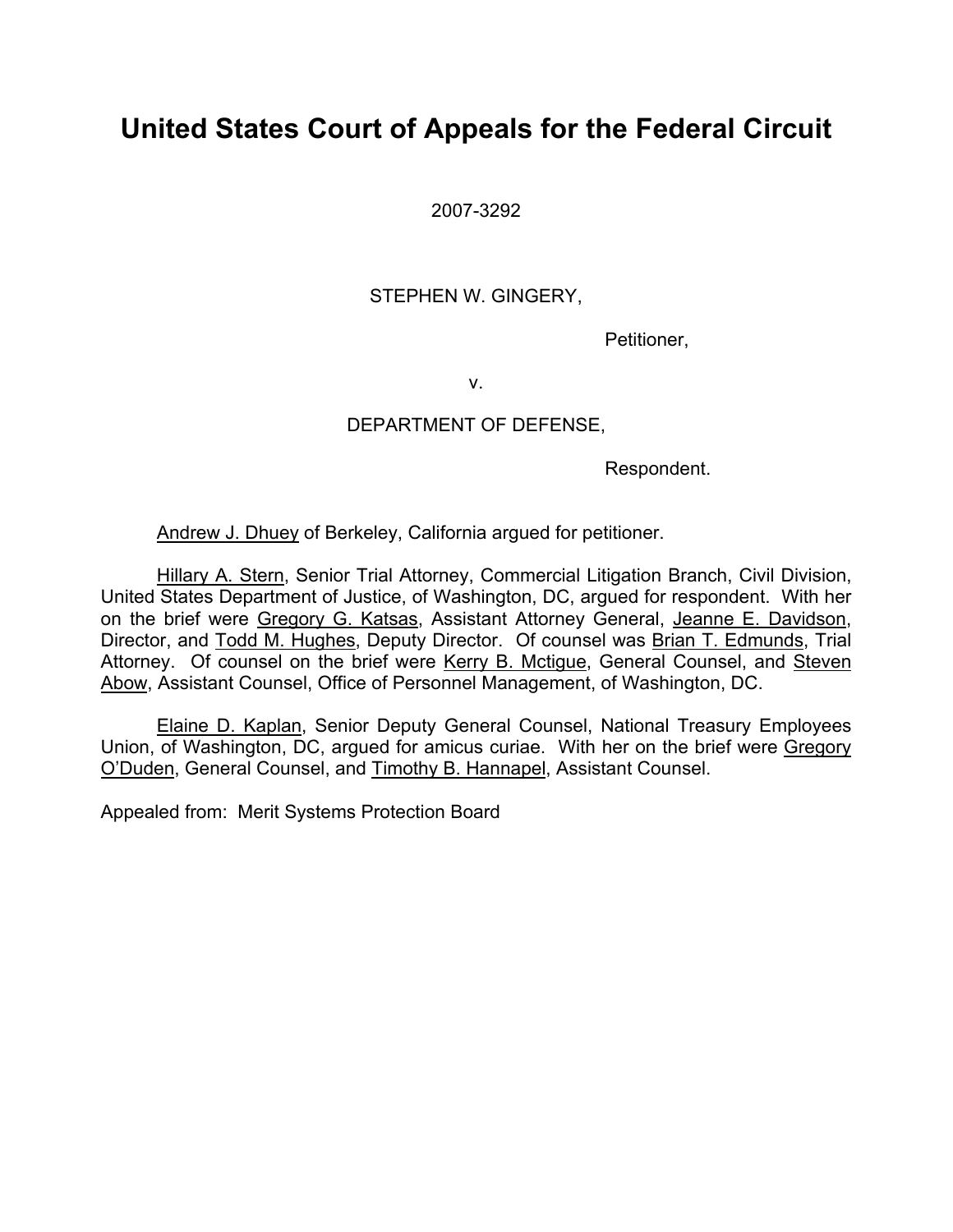# **United States Court of Appeals for the Federal Circuit**

2007-3292

STEPHEN W. GINGERY,

Petitioner,

v.

## DEPARTMENT OF DEFENSE,

Respondent.

Petition for review of the Merit Systems Protection Board in CH3443060582-I-1.

DECIDED: December 24, 2008  $\overline{\phantom{a}}$  , where  $\overline{\phantom{a}}$  , where  $\overline{\phantom{a}}$  , where  $\overline{\phantom{a}}$ 

 $\overline{\phantom{a}}$  , where  $\overline{\phantom{a}}$  , where  $\overline{\phantom{a}}$  , where  $\overline{\phantom{a}}$ 

Before NEWMAN, PROST, and MOORE, Circuit Judges.

Opinion for the court filed by Circuit Judge MOORE. Concurring opinion filed by Circuit Judge NEWMAN.

MOORE, Circuit Judge.

Petitioner Stephen Gingery appeals a final decision of the Merit Systems Protection Board (MSPB) holding that the Department of Defense (DoD) did not violate his rights under the Veterans Employment Opportunities Act (VEOA) of 1998 when it hired two non-preference eligible individuals under the Federal Career Intern Program (FCIP) and did not hire Mr. Gingery. For the reasons set forth below, we reverse and remand.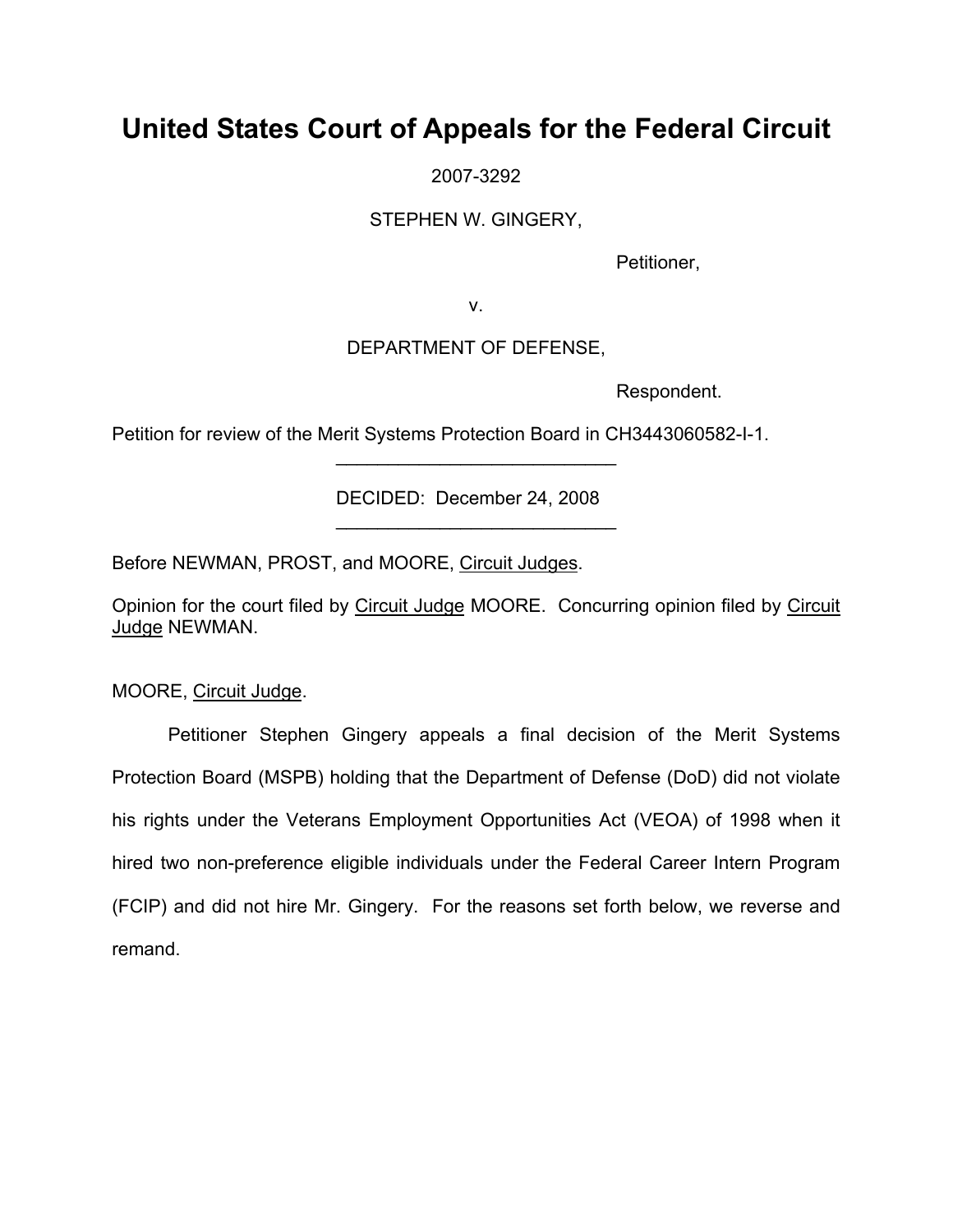#### BACKGROUND

I

Most federal civil service employees are employed by way of either the "competitive service" or the "excepted service."  $5 \text{ U.S.C.}$   $\S$ § 2102(a)(1), 2103(a) (2006). Agencies tend to have more flexible hiring for excepted service positions as opposed to competitive service positions. Competitive service hiring often entails an examination administered by the Office of Personnel Management (OPM). See Nat'l Treasury Employees Union v. Horner, 854 F.2d 490, 492 (D.C. Cir. 1988). Excepted service hiring, by contrast, does not require an examination and includes "a variety of more flexible and informal procedures—some established by OPM and others developed by individual agencies." Id.; see also 5 C.F.R. pt. 213 (Excepted service). The President possesses the authority to "prescribe rules governing the competitive service," which themselves "shall provide, as nearly as conditions of good administration warrant, for . . . necessary exceptions of positions from the competitive service." 5 U.S.C. § 3302(1) (emphasis added).

President Clinton created the FCIP under an executive order and pursuant to § 3302(1) "in order to provide for the recruitment and selection of exceptional employees for careers in the public sector." Exec. Order No. 13,162, 65 Fed. Reg. 43,211 (July 6, 2000). Section 4(a) of the Executive Order explained that "[a] successful candidate shall be appointed to a position in Schedule B of the excepted service . . . unless otherwise approved by the OPM." The President delegated to OPM responsibility for "prescrib[ing] such regulations as it determines necessary to carry out the purpose of this Order." Id. § 6.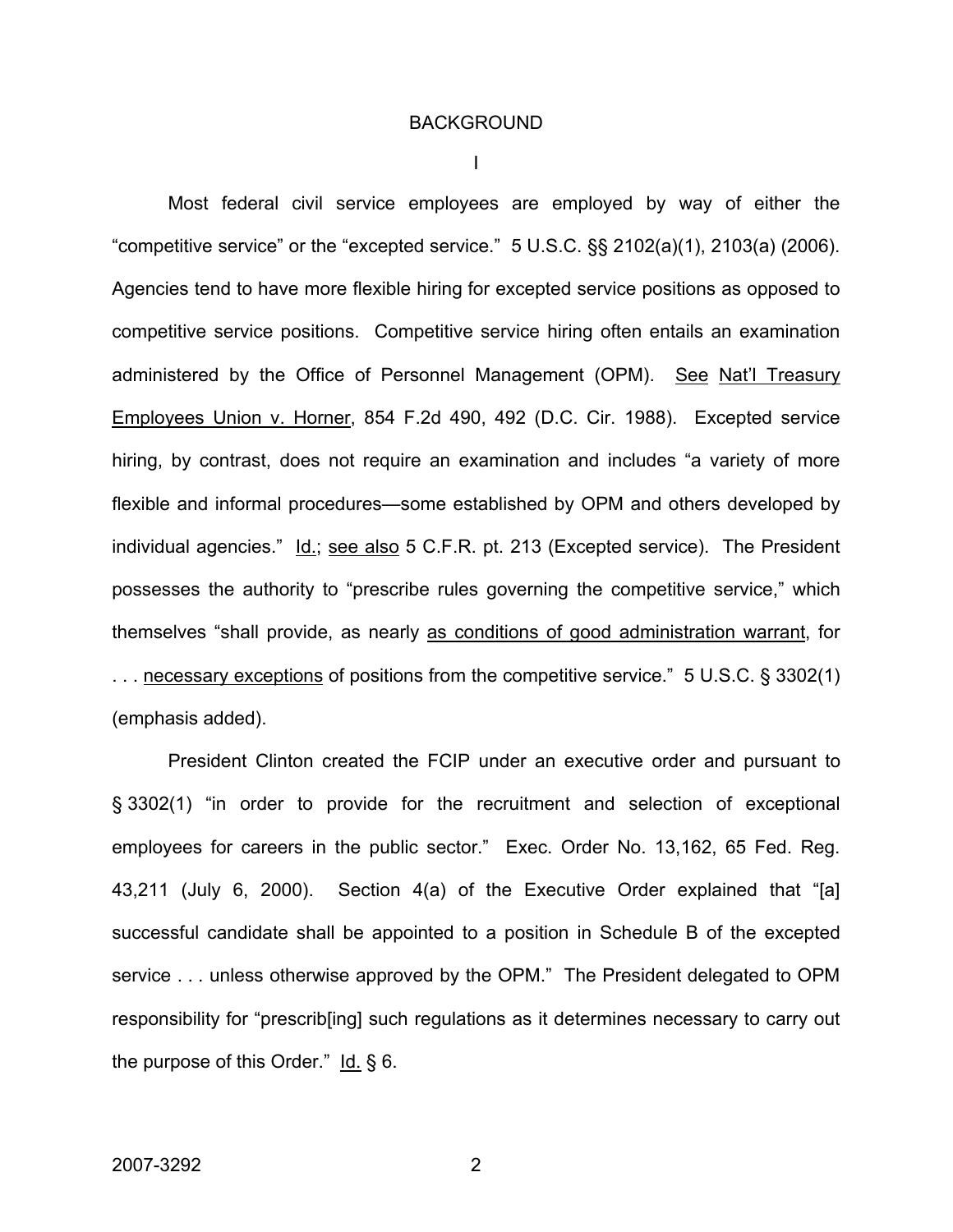Pursuant to the Executive Order, OPM promulgated 5 C.F.R. § 213.3202(o). See 70 Fed. Reg. 44,219 (Aug. 2, 2005); 65 Fed. Reg. 78,077 (Dec. 14, 2000). Subsection (1) of this regulation requires agencies to follow the procedures set forth in 5 C.F.R. pt. 302, Employment in the Excepted Service, when making appointments under the FCIP. Accordingly, agencies may evaluate candidates under a "category rating" system instead of the traditional "numerical rating" system. 5 C.F.R. § 302.401(a). When using a category rating system, "an agency must make its selection from the highest available preference category, as long as at least three candidates remain in that category. When fewer than three candidates remain in the highest category, consideration may be expanded to include the next category." Id.

When an agency chooses to select a candidate from one of these next categories, it must comply with certain passover procedures. For the competitive service, 5 U.S.C. § 3318(b) requires that "[i]f an appointing authority proposes to pass over a preference eligible on a certificate in order to select an individual who is not a preference eligible, such authority shall file written reasons with [OPM] for passing over the preference eligible" and obtain OPM's permission for the passover. 5 U.S.C. § 3318(b)(1). When a preference eligible has a compensable service-connected disability of 30% or more, "the authority shall at the same time it notifies [OPM] under paragraph (1) of this subsection, notify the preference eligible of the proposed passover, of the reasons thereof, and of his right to respond."  $Id. \S$  3318(b)(2). Also in the case of such a preference eligible, OPM's functions cannot be delegated. Id. § 3318(b)(4). For the excepted service, on the other hand, OPM enacted a passover regulation, 5 C.F.R. § 302.401(b), that provides less procedural protections: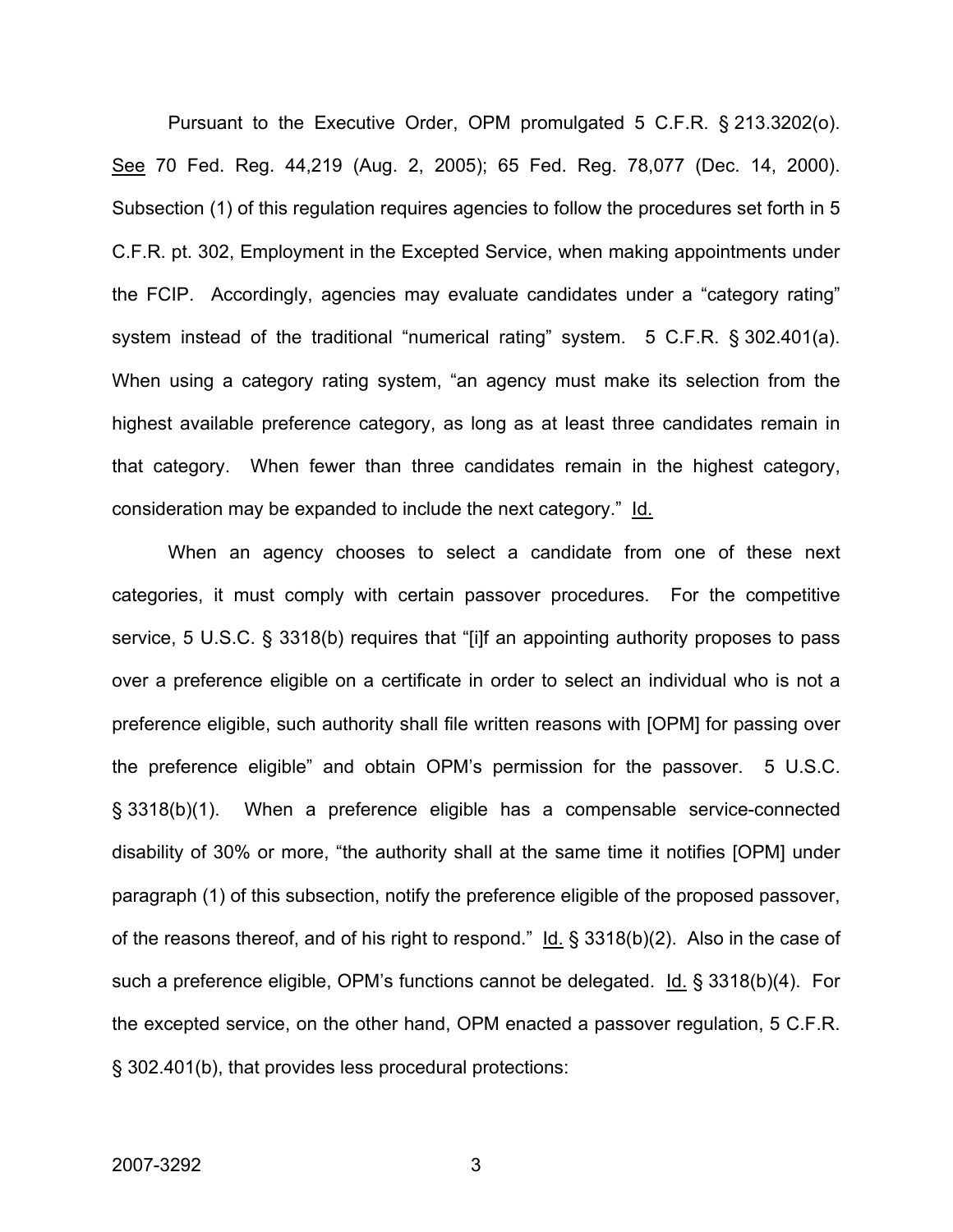When an agency, in making an appointment as provided in paragraph (a) of this section, passes over the name of a preference eligible who is entitled to priority consideration under § 302.304 and selects a nonpreference eligible, it shall record its reasons for so doing, and shall furnish a copy of those reasons to the preference eligible or his/her representative on request.

II

The parties do not dispute the facts as they pertain to Mr. Gingery's employment. The Defense Contract Audit Agency (DCAA) solicited applications for three auditor positions under the FCIP, though it subsequently withdrew an offer for one of the positions for unrelated reasons. Mr. Gingery, a preference-eligible veteran with serviceconnected disability rated at 30% or more, applied for these auditor positions. DCAA considered OPM certificates of eligibles and used a category rating system to fill the auditor positions. Mr. Gingery's veterans' preference placed him in Category 1; there were no other applicants in Category 1 or in Categories 2 or 3. There were six candidates in Category 4. Because there were fewer than three candidates in Category 1, DCAA considered the applicants in Category 4 under section 302.401(a), in addition to considering Mr. Gingery. Of the applicants ultimately referred to the selecting official for consideration and interviews, only Mr. Gingery had veterans' preference. Nevertheless, a panel of supervisory auditors did not recommend Mr. Gingery for a second interview. Instead, DCAA hired two auditors under the FCIP. DCAA ultimately selected two non-preference eligibles (i.e., applicants not eligible for preference) from Category 4 and, in accordance with section 302.401(b), recorded its reasons for not selecting Mr. Gingery. The DCAA selecting official did not request OPM permission to pass over Mr. Gingery but rather requested and received permission from a human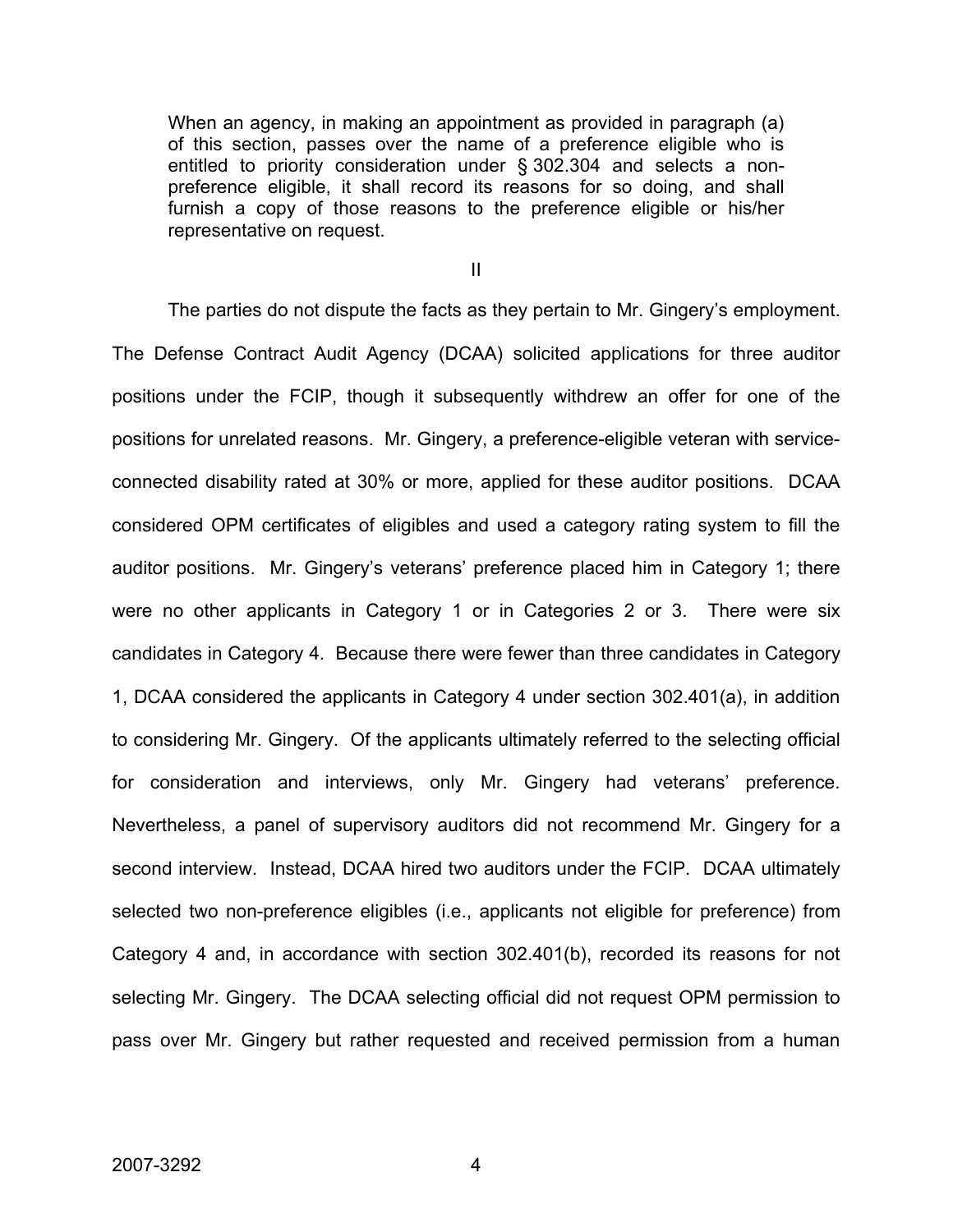resources manager. The official also did not notify Mr. Gingery of the proposed passover, of the reasons for the proposed passover, or of his right to respond.

III

Mr. Gingery filed a complaint with the Department of Labor under the VEOA. When that Department failed to resolve his complaint, Mr. Gingery appealed to the MSPB. Mr. Gingery alleged that "DCAA willfully violated his veterans' preference rights under the VEOA when it failed to select him for any of the auditor-trainee positions, failed to request permission from [OPM] to pass him over and failed to notify him of its intent to pass him over in accordance with the procedures set forth under 5 U.S.C. § 3318(b)." In an initial decision, the administrative judge (AJ) explained that § 3318 applies only to the competitive service and that the auditor positions were filled as excepted service positions under the FCIP. The AJ noted that nothing in the record indicated that Mr. Gingery requested the reasons for being passed over and that DCAA therefore complied with 5 C.F.R. § 302.401(b) when it provided a written statement of its reasons for not selecting Mr. Gingery. The AJ concluded that DCAA did not violate Mr. Gingery's veterans' preference rights.

Mr. Gingery petitioned the MSPB for review of the AJ's initial decision on the basis that "[DoD's] hiring under the FCIP constitutes improper circumvention of his preference rights." The MSPB granted review and concluded that the FCIP constituted a valid exception to hiring in the competitive service because the FCIP "was expressly authorized by an Executive order promulgated under 5 U.S.C. § 3302." It further explained that OPM promulgated regulations pursuant to the Executive Order and that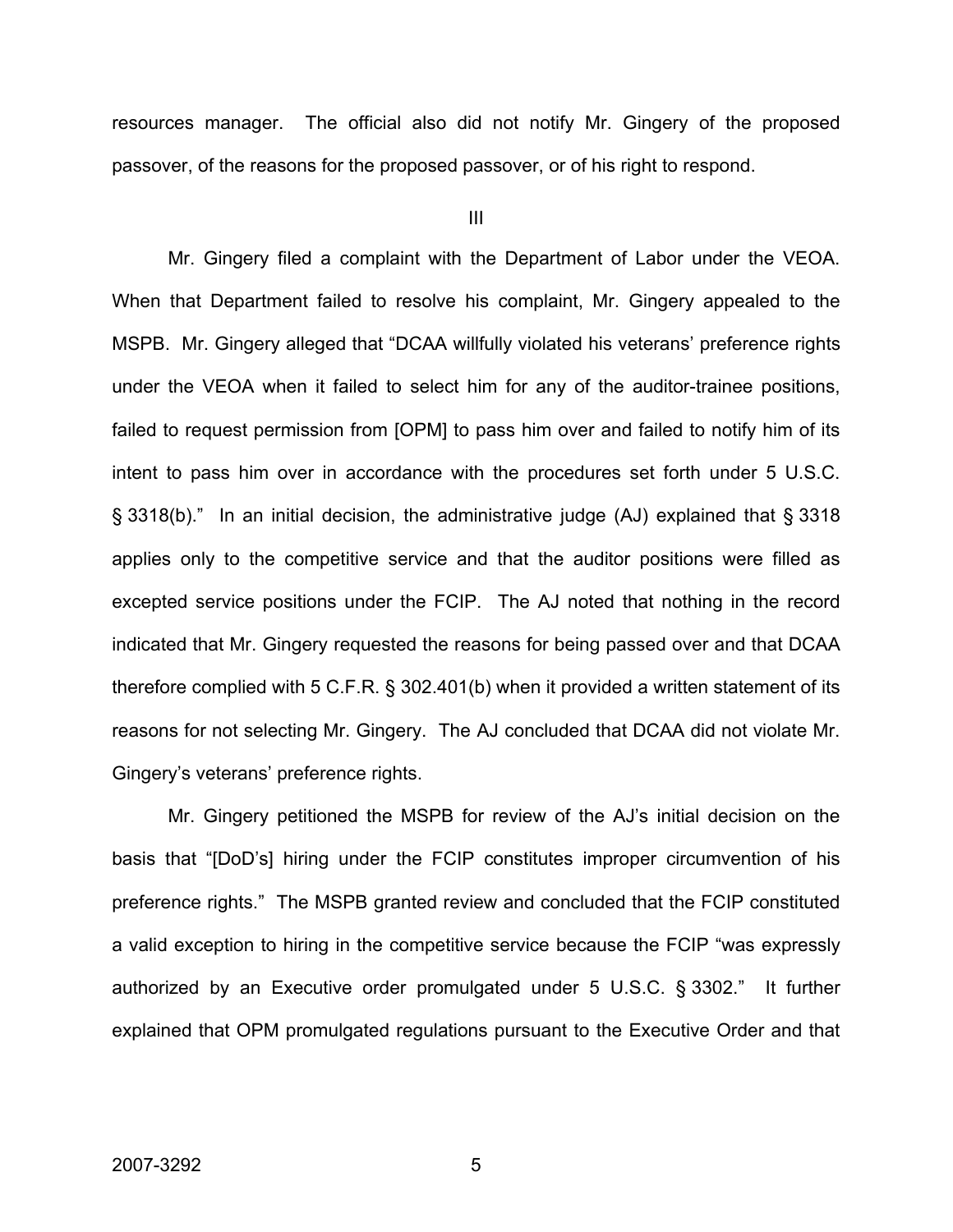DoD complied with those regulations and the corresponding excepted service regulations to which they referred. Thus the MSPB affirmed the AJ's initial decision.

#### **DISCUSSION**

Mr. Gingery appeals the MSPB's final decision on two grounds. He argues that OPM's passover regulation (5 C.F.R. § 302.401(b)) is invalid because it is inconsistent with the passover procedures of 5 U.S.C. § 3318(b) when applied to the excepted service via 5 U.S.C. § 3320. Mr. Gingery also argues that "the FCIP is unlawful in its entirety" because it violates § 3302(1)'s requirement that exceptions to the competitive service be "necessary" for "conditions of good administration." DoD responds that 5 C.F.R. § 302.401 is valid and was properly applied by OPM and that Executive Order 13,162 represents the President's unfettered discretion to place civil service positions in the excepted service. Because we conclude that OPM's passover regulation is invalid and that Mr. Gingery's veterans' preference rights were violated, we need not reach the broader questions of the FCIP's validity.<sup>[1](#page-6-0)</sup>

I

Under 28 U.S.C. § 1295(a)(9), we have jurisdiction over Mr. Gingery's appeal of the MSPB's final decision. We must set aside findings or conclusions of the MSPB that we find to be "(1) arbitrary, capricious, an abuse of discretion, or otherwise not in accordance with law; (2) obtained without procedures required by law, rule, or

<span id="page-6-0"></span> $\frac{1}{1}$  $1$  We note that the decision of the MSPB on appeal did not address Mr. Gingery's argument regarding whether the FCIP or the decisions to place the auditor positions into the excepted service via the FCIP was lawful. Should it become necessary to resolve this issue, the MSPB should do so in the first instance. See Horner, 854 F.2d at 490. If this remand does not resolve Mr. Gingery's case, we note that he is not precluded from renewing his FCIP challenges before the MSPB.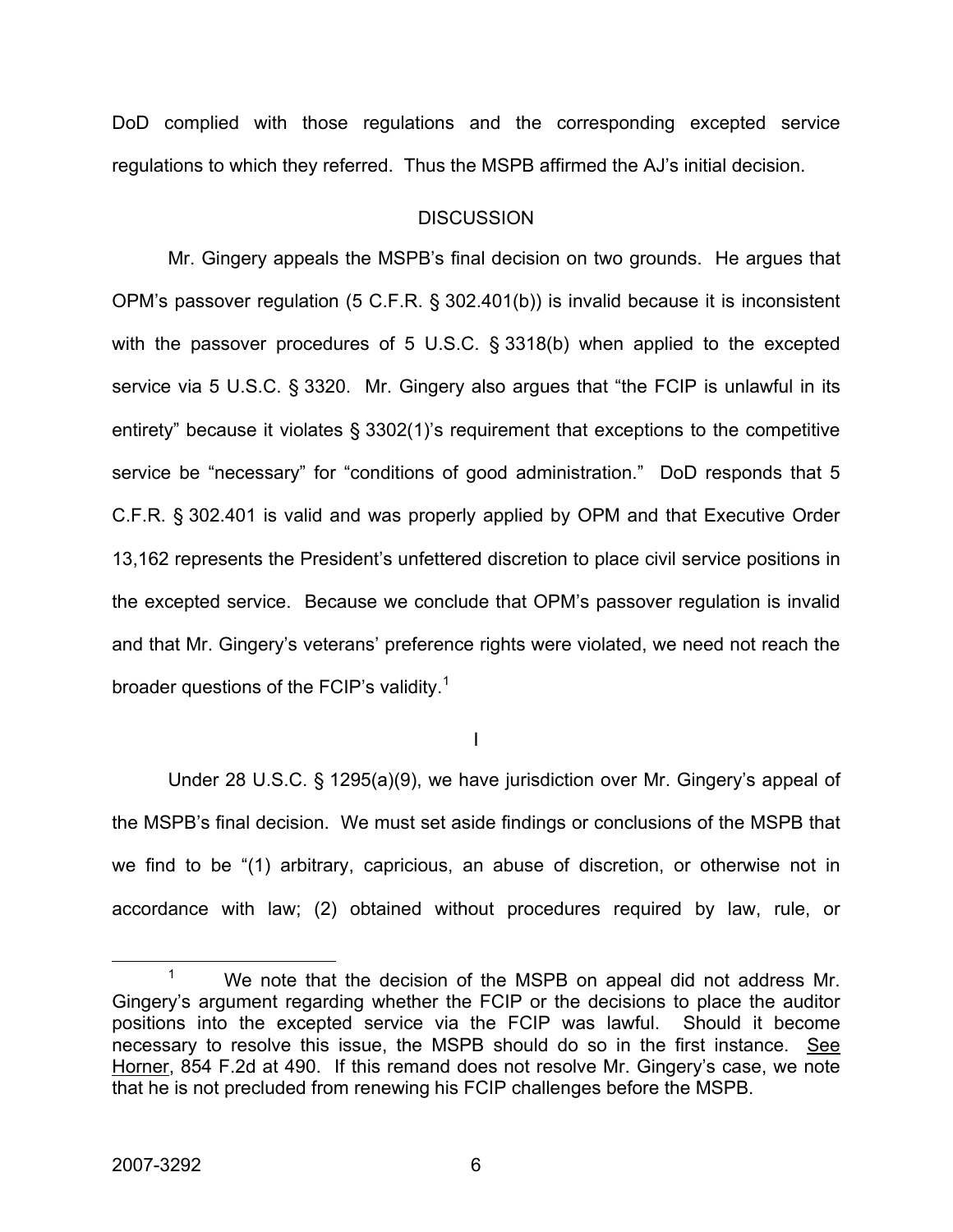regulation having been followed; or (3) unsupported by substantial evidence." 5 U.S.C. § 7703(c). We review questions of law including the interpretation of statutes and regulations de novo. Augustine v. Dep't of Veterans Affairs, 503 F.3d 1362, 1365 (Fed. Cir. 2007).

We review the validity of an agency's interpretation of a statute under Chevron, U.S.A., Inc. v. Natural Resources Defense Council, Inc., 467 U.S. 837 (1984). A Chevron analysis entails first asking "whether Congress has directly spoken to the precise question at issue." Id. at 842. If so, we "must give effect to the unambiguously expressed intent of Congress." Id. at 843. If, however, "the statute is silent or ambiguous with respect to the specific issue," we ask "whether the agency's answer is based on a permissible construction of the statute." Id.

#### II

The precise question at issue in this case is what procedures an agency should follow when it passes over a preference eligible having a compensable serviceconnected disability of 30% or more and selects a nonpreference eligible for a position in the excepted service. For the competitive service, 5 U.S.C. § 3318(b) requires that an appointing authority obtain OPM's permission and, when a preference eligible has a compensable service-connected disability of 30% or more, notify the preference eligible of the proposed passover, of the reasons for the passover, and of his right to respond. OPM's regulation, which applies to the excepted service, requires only that an appointing authority record its reasons for the passover and provide a copy of these reasons to the preference eligible or her representative upon request. We conclude, however, that Congress has already addressed this question in applying the competitive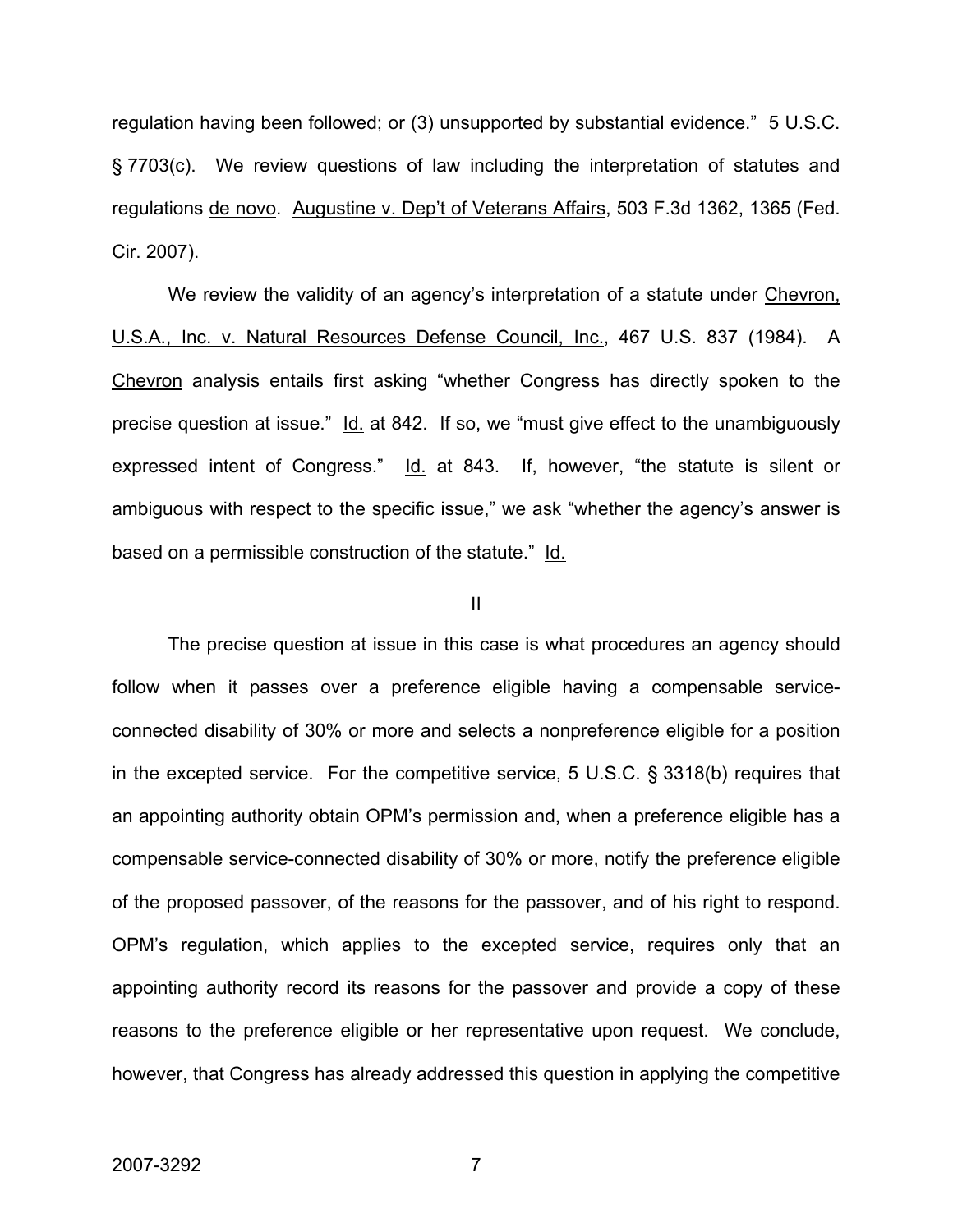service passover procedures of 5 U.S.C. § 3318(b) to the excepted service via 5 U.S.C. § 3320.

Selection into the excepted service in the executive branch shall be conducted "in the same manner and under the same conditions required for the competitive service by [5 U.S.C. §§] 3308–3318." 5 U.S.C. § 3320 (2006). The 1966 codification of Title 5, Pub. L. No. 89-554, 80 Stat. 378, combined former §§ 858 and 869 to create the current § 3320. 5 U.S.C. § 3320 (Historical and Revision Notes); see also S. Rep. No. 89-1380, at 64 (1966). Section 858 referred to selection in the unclassified civil service and directed an official to make any such selection "in accordance with provisions of this chapter." The corresponding chapter—Chapter 17—was titled "Preference of Veterans in Government Employment (New)." Section 869 essentially excluded the legislative and judicial branches from Chapter 17, which the current § 3320 accomplishes by specifying that it applies only to the executive branch and the government of the District of Columbia. The Historical and Revision Notes further explain that former §§ 858 and 869 were restated in § 3320 "to conform to section 3318(a)." 5 U.S.C. § 3320 (Historical and Revision Notes).

Section 3318 is titled "Competitive service; selection from certificates." Subsection (a) refers to certificates furnished under § 3317(a).<sup>[2](#page-8-0)</sup> Under subsection (b), when "an appointing authority proposes to pass over a preference eligible on a certificate," the authority must file written reasons for the passover with OPM and get OPM's permission for the passover.  $Id. \S$  3318(b)(1). When a preference eligible has a

<span id="page-8-0"></span> $\frac{1}{2}$ <sup>2</sup> The Historical and Revision Notes following § 3317 in the United States Code explain that "[a]pplication of the section to the excepted service in the executive branch . . . , as provided in former section 858, is carried into section 3320." 5 U.S.C. § 3317 (2006) (Historical and Revision Notes).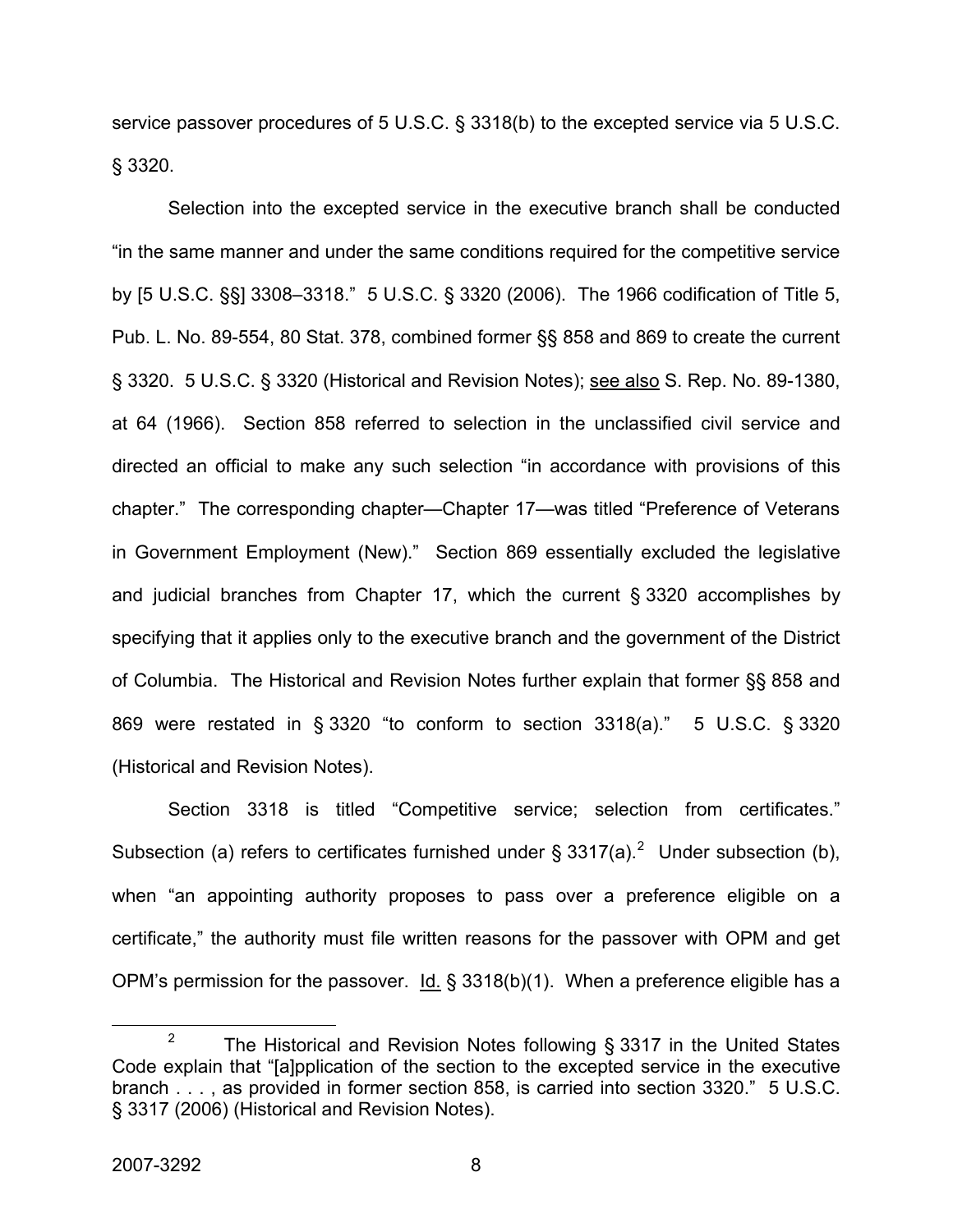compensable service-connected disability of 30% or more, "the authority shall at the same time it notifies [OPM] under paragraph (1) of this subsection, notify the preference eligible of the proposed passover, of the reasons thereof, and of his right to respond." Id. § 3318(b)(2). The statute prohibits the delegation of OPM's functions in these cases. Id. § 3318(b)(4). By contrast, when a preference eligible has a compensable serviceconnected disability of less than 30%, the authority need only provide the reasons for passover and the OPM findings upon request. Id. § 3318(b)(3).

Taken together, §§ 3320 and 3318 resolve the first step of our Chevron analysis. Through § 3318, Congress spoke on the question of what procedures an agency should follow when it passes over a preference eligible and selects a nonpreference eligible for a position in the competitive service. And through § 3320, Congress makes clear that § 3318 applies in the same manner to the excepted service.

The government argues that in Patterson v. Department of the Interior, 424 F.3d 1151 (Fed. Cir. 2005), we held that OPM had responsibility for implementing all veterans' preference rights in the excepted service. The government argues that it continues to give veterans' preferences, but that it is not required to follow the exact statutory protections enacted by Congress. The government misinterprets our decision in Patterson. In Patterson, the veteran challenged an OPM regulation that did not require the addition of points based on veterans' preference to a qualifying rating or ranking, which the agency used to evaluate applicants.  $Id$  at 1157. He argued that this regulation was invalid as contrary to the plain language of §§ 3320 and 3309, which required the addition of points to a rating when appointment was made through examination. At issue was how an agency should "apply the principles of veterans'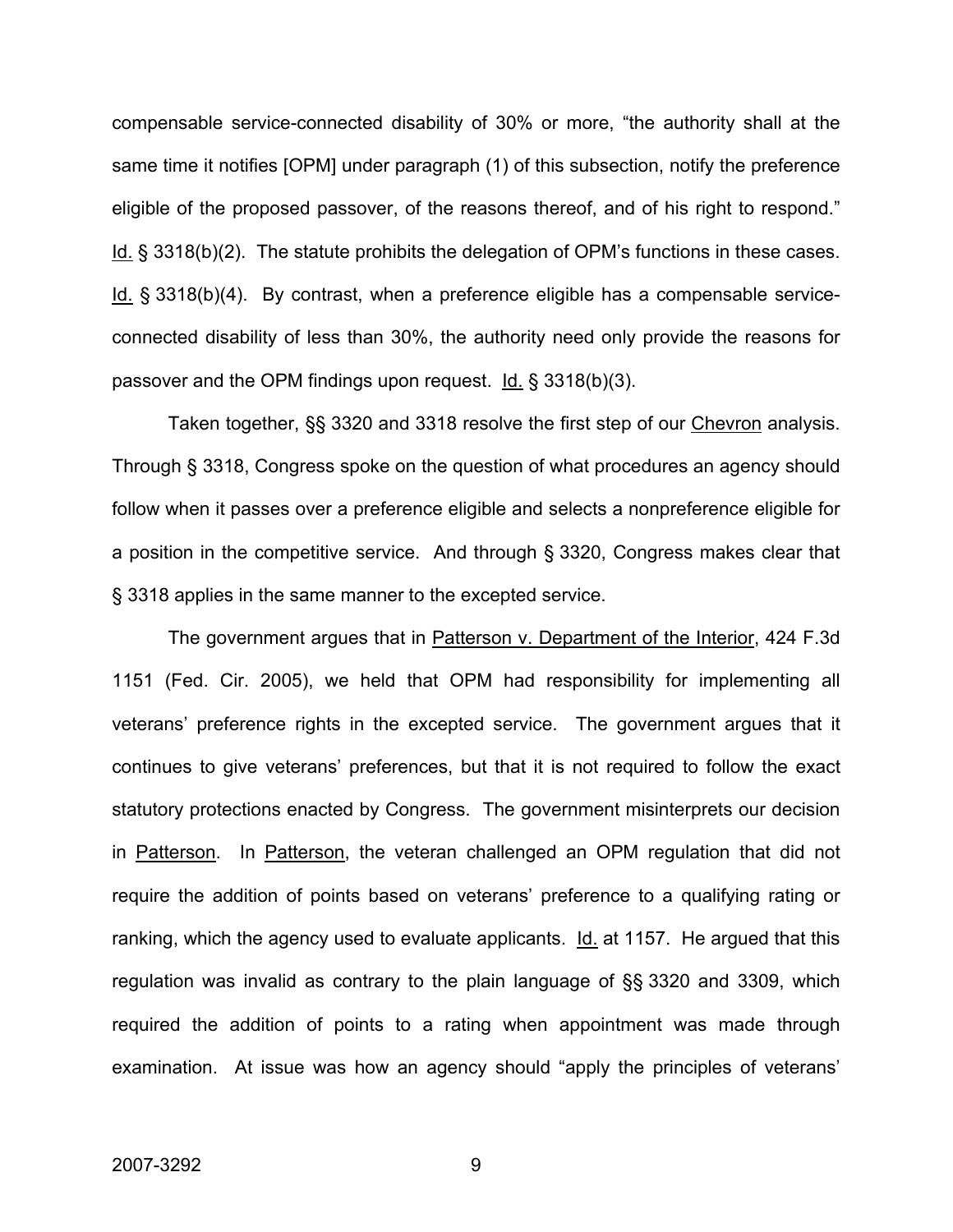preference to positions within the excepted service that are not subject to examination."

Id. at 1158–59. We reasoned as follows:

§ 3309 is silent on the issue of how agencies should apply veterans' preference rights to a preference eligible in the competitive service who is not required to pass an examination. . . . It therefore necessarily follows that Congress has not spoken on the issue of how to apply the principles of veterans' preference to positions within the excepted service that are not subject to examination. . . . [T]he regulations issued by OPM to fill this gap are therefore entitled to deference under Chevron.

Id. at 1158–59 (emphasis added). Although § 3320 clearly requires §§ 3308–3318 to apply to the excepted service in the same manner as the competitive service, it was impossible for § 3309 to be applied in the Patterson case. Section 3309 applied only to those who take exams. Because the excepted service applicants at issue in Patterson were not subject to an exam, § 3309 was inapplicable to them—in fact, it would have been impossible to apply. We concluded therefore that OPM's regulation was reasonable and consistent with the Veterans' Preference Act (VPA) of 1944, Pub. L. No. 78–359, 59 Stat. 387 (codified at 5 U.S.C. §§ 2108, 3309–3320), which provides preference eligible veterans with additional benefits in seeking civil service employment. Patterson, 424 F.3d at 1159.

The present case is distinguishable from Patterson because there is no examination requirement in § 3318 and no analogous requirement that would preclude application of § 3318 to the excepted service under § 3320. Section 3309 applied to examinations, which are specific to the competitive service, whereas § 3318 applies to selection from certificates, which are used in both the competitive and excepted services. Because Congress clearly and unambiguously stated in § 3320 that § 3318 should apply to the excepted service in the same manner it applies to the excepted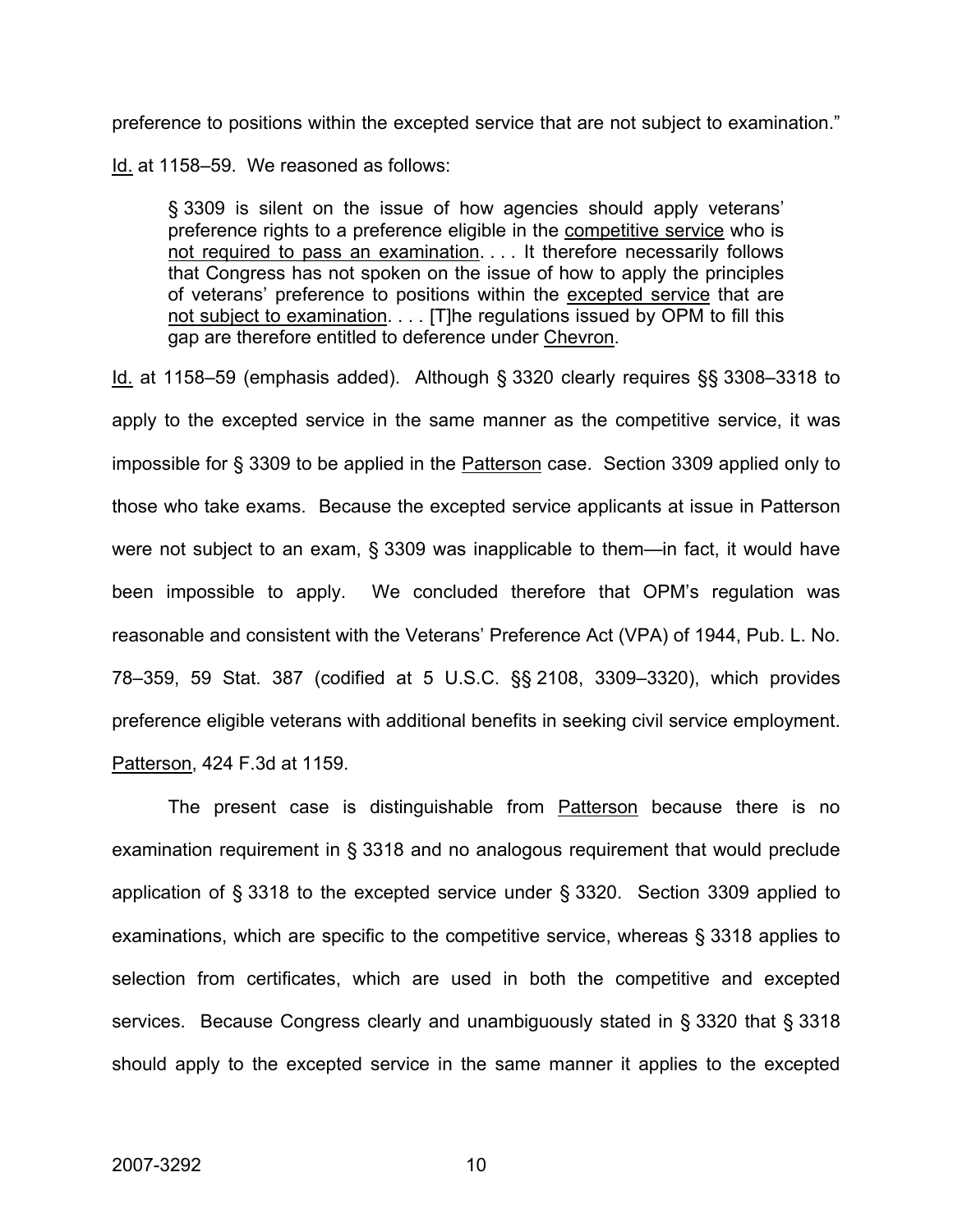service, OPM is not entitled to Chevron deference, and we "must give effect to the unambiguously expressed intent of Congress." Chevron, 467 U.S. at 843.

III

OPM's regulation—5 C.F.R. § 302.401(b)—is invalid because it provides 30% or more disabled Veterans with less protection than Congress guaranteed them in § 3318. The regulation demands only that an agency (1) record its reasons for passing over the preference eligible and (2) upon request, provide a copy of those reasons to the preference eligible or her representative. Title 5, however, requires that an agency's appointing authority obtain OPM permission to pass over the preference eligible. 5 U.S.C. § 3318(b)(1) (2006). Moreover, § 3318(b) provides additional protections for preference eligibles having a compensable service-connected disability of 30% or more. For these individuals, the appointing authority must—at the time it solicits OPM's permission for the intended passover and regardless of any request—"notify the preference eligible of the proposed passover, of the reasons thereof, and of his right to respond."  $Id. \S$  3318(b)(2). The statute even requires "a demonstration by the appointing authority that the passover notification was timely sent to the preference eligible's last known address." Id. Lastly, OPM's functions cannot be delegated. Id.  $§$  3318(b)(4).

Therefore, OPM's promulgated regulation, 5 C.F.R. § 302.401(b), which establishes lesser protections for veterans who are 30% or more disabled, is at odds with the statutory protections Congress guaranteed these veterans. Because Congress has already addressed precisely this issue and OPM's regulation conflicts with the statute itself, we hold this OPM passover regulation invalid.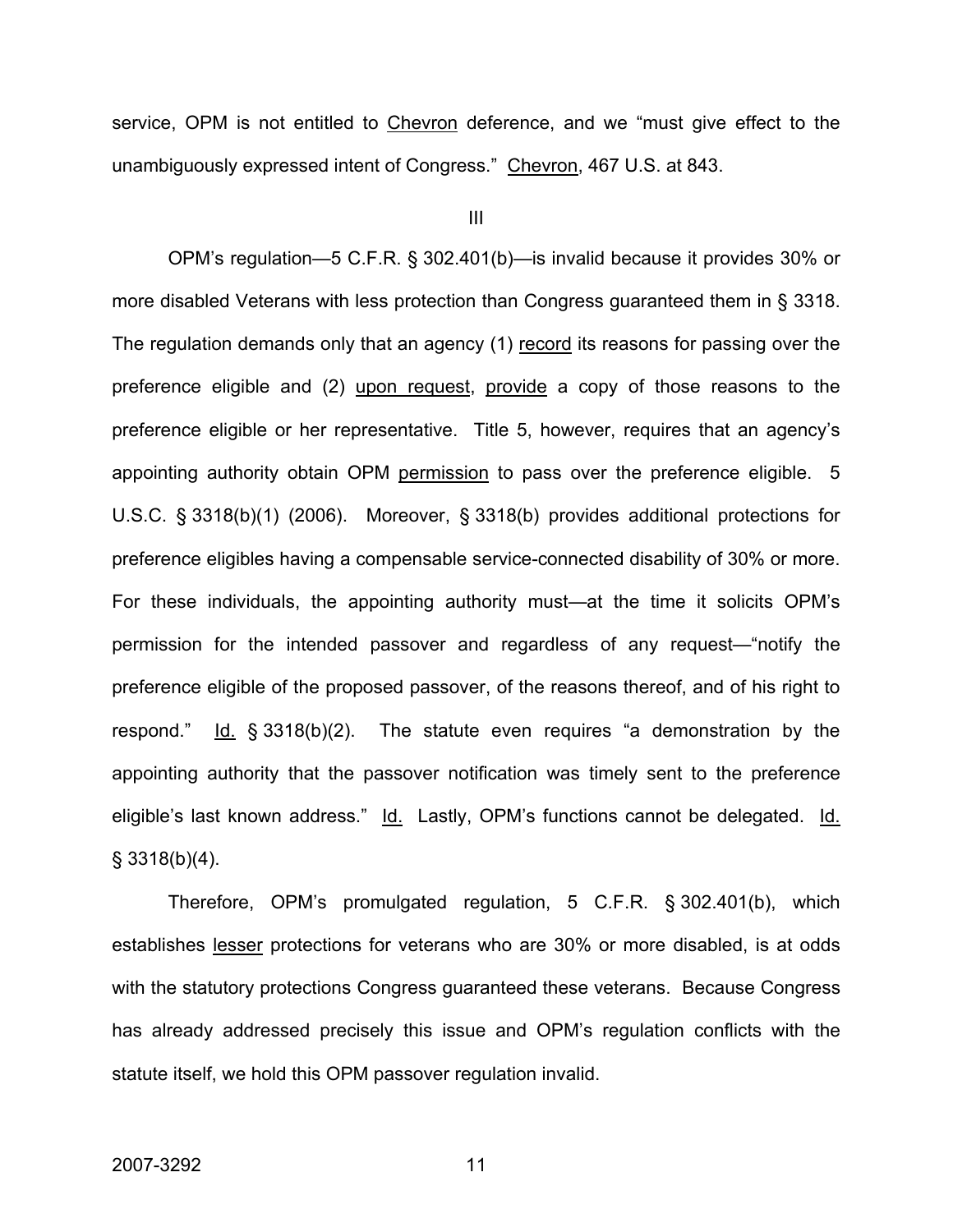## **CONCLUSION**

We conclude that 5 C.F.R. § 302.401(b) is invalid because it does not give effect to the unambiguously expressed intent of Congress in enacting 5 U.S.C. §§ 3320 and 3318. There is no question that the requirements of § 3318 (as applied to the excepted service via § 3320) were not met in this case. The final decision of the MSPB is therefore

## REVERSED and REMANDED.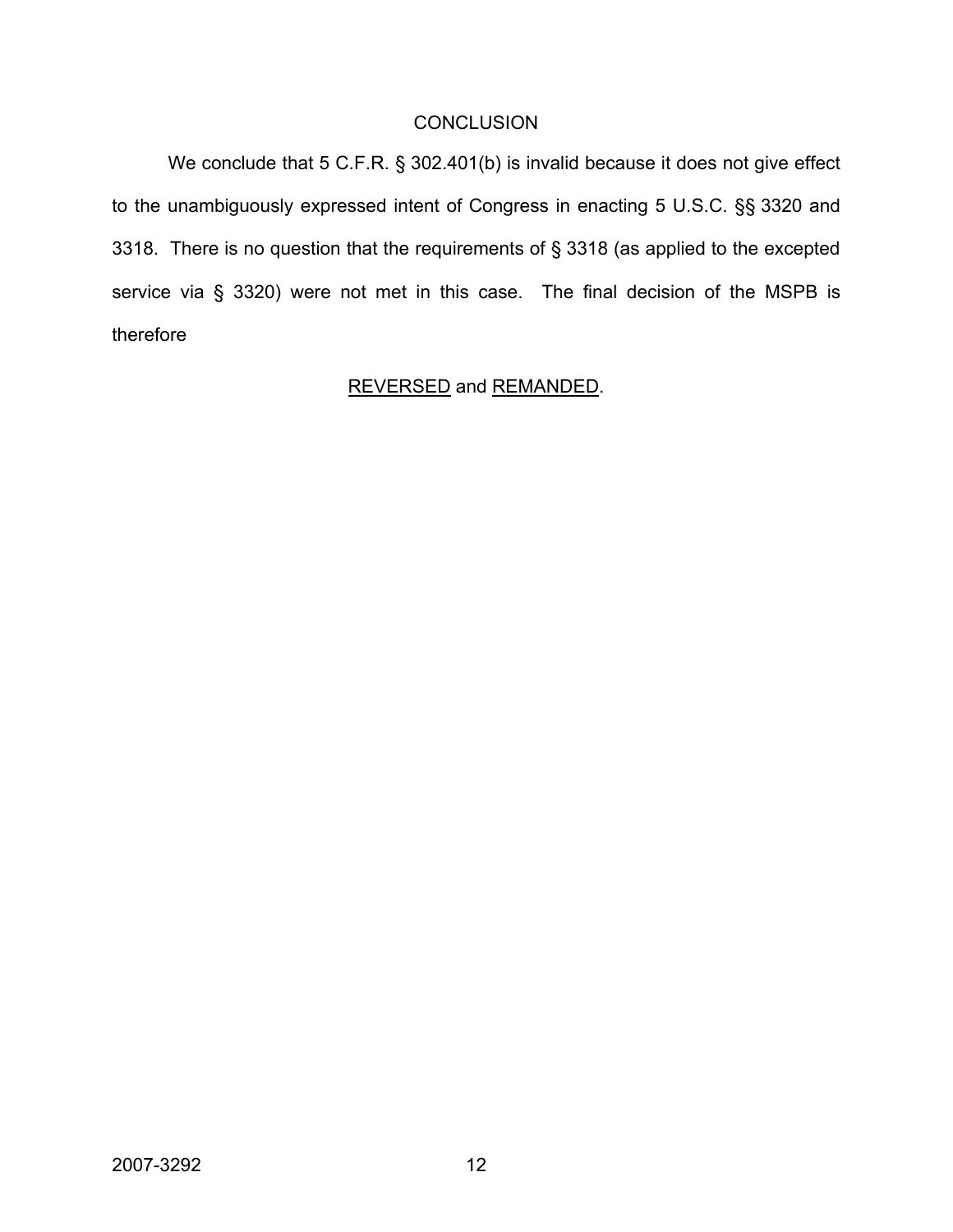## **United States Court of Appeals for the Federal Circuit**

2007-3292

#### STEPHEN W. GINGERY,

Petitioner,

v.

### DEPARTMENT OF DEFENSE,

Respondent.

Petition for review of the Merit Systems Protection Board in CH3443060582-I-1.

NEWMAN, Circuit Judge, concurring.

I agree that 5 C.F.R. §302.401(b) is inconsistent with statutory requirements regarding pass-over procedures, and that reversal and remand for application of the proper procedures are appropriate. I join the court's holding on this issue. I write separately because the court has not treated the central issue of this appeal, an issue that can have a larger effect on Mr. Gingery's legal rights than the correct application of the pass-over provisions.

Mr. Gingery's central argument relates to the placement into the excepted service of the auditor position for which he applied. This deprived him of important veterans' preference rights that apply to competitive service positions. He argues that the Federal Career Internship Program ("FCIP") was improperly implemented for this position, and that the GS-0511 auditor position for which he applied would normally be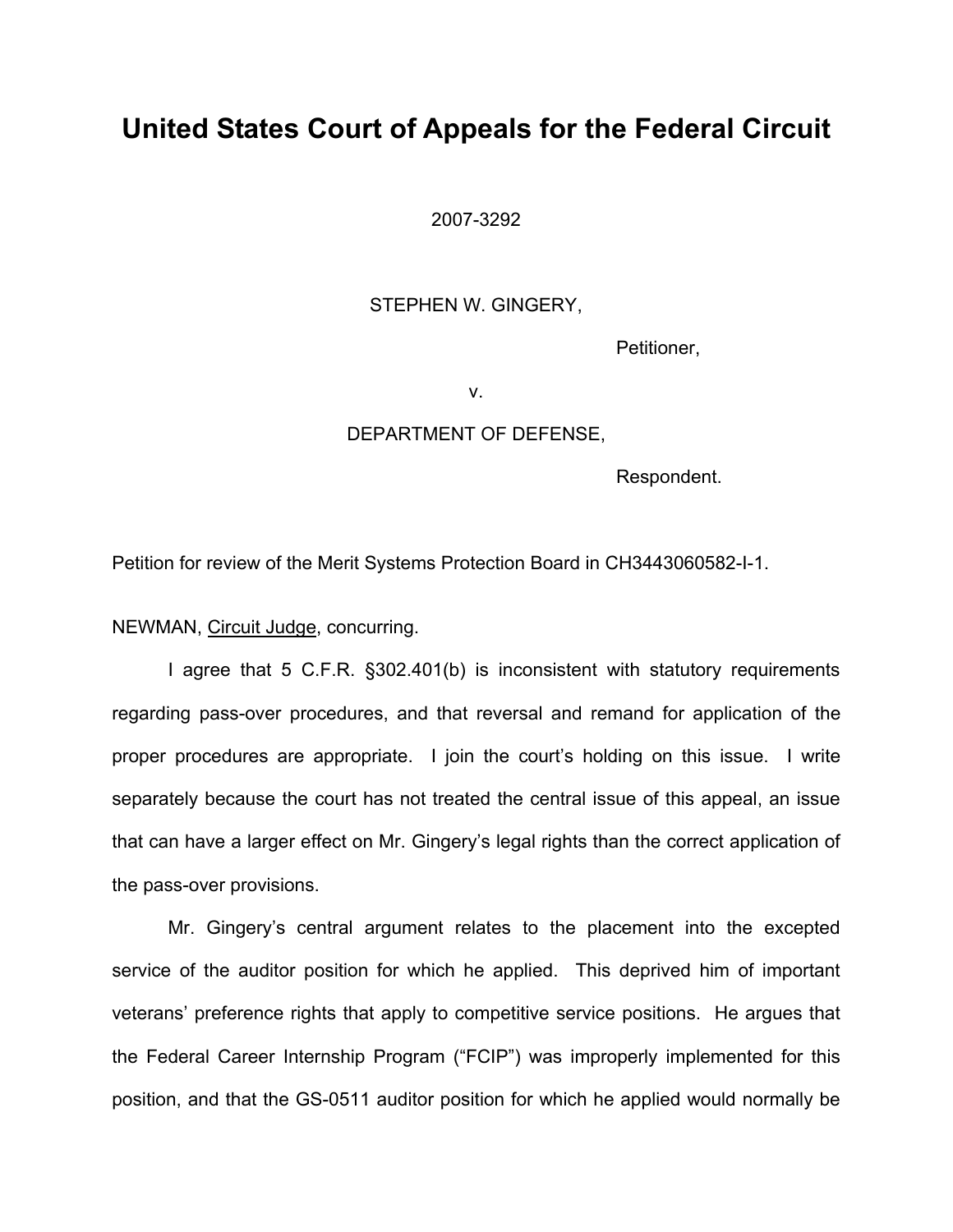filled through competitive examination and associated hiring rules, which he states would have granted him ten preference points as a veteran with at least 30% disability. This aspect is squarely presented on this appeal. It was not a secondary or alternative argument, as the court now suggests, maj. op. at 6, nor was it an issue that "the decision of the MSPB on appeal did not address," id. at 6 n.1. On the contrary, the full Board, on review of the AJ's initial decision, discussed the validity of the FCIP at some length. Gingery v. Dep't of Defense, 105 M.S.P.R. 671, 674-75 (2007). As the majority states: "The MSPB granted review and concluded that the FCIP constituted a valid exception to hiring in the competitive service . . . ." Maj. op. at 5.

On this appeal Mr. Gingery again points to the cases in which the Board had previously found that appointments made pursuant to alternative hiring programs were not valid exceptions from the competitive service, and violated veterans preference rights. See Dean v. Dep't of Agriculture, 104 M.S.P.R. 1 (2006) (discussing Outstanding Scholar Program appointments); Deems v. Dep't of Treasury, 100 M.S.P.R. 161 (2005) (discussing Clerical and Administrative Support Positions appointments). Responding to Mr. Gingery's argument that the issues are analogous, the Board stated: "The FCIP authority used here, however, differs from those used in the cases on which the appellant relies because it represents a valid exception to the competitive examination requirement." Gingery, 105 M.S.P.R. at 675. It is this holding to which Mr. Gingery directed most of his briefing on this appeal, and which attracted the participation of the National Treasury Employees Union ("NTEU") as amicus curiae. The NTEU stresses the growth of excepted hiring pursuant to the FCIP, as compared with competitive hiring, as the predominant hiring mechanism for entry-level positions in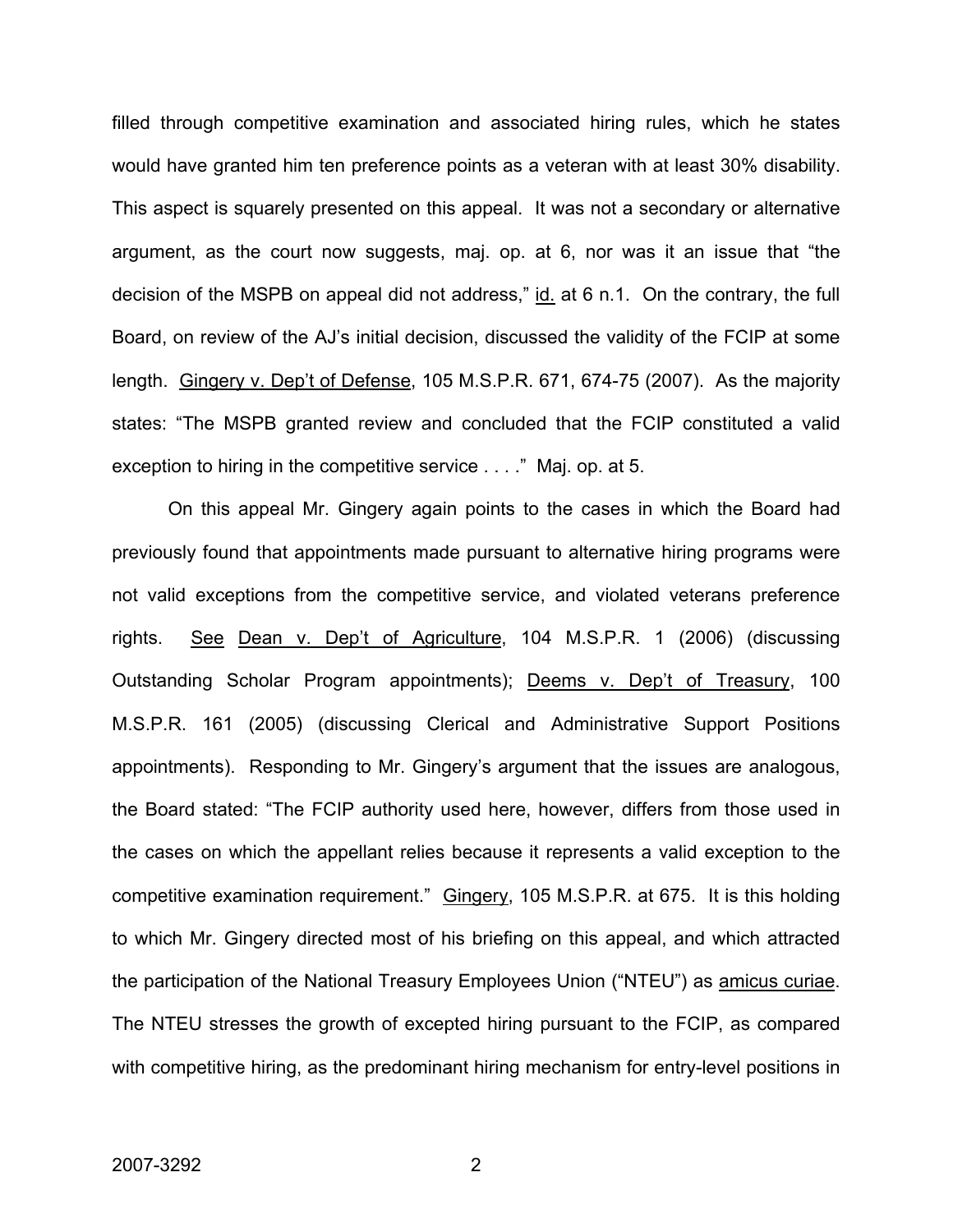the executive branch. Mr. Gingery argues that the auditor position for which he applied was improperly placed within the internship program and thereby removed from the competitive service. This issue of this appeal is separate from the issue of validity of OPM's regulation on the pass-over procedures.

Pursuant to 5 U.S.C. §2102(a)(1), the competitive service includes "all civil service positions in the executive branch" except those "positions which are specifically excepted from the competitive service by or under statute," or other limited exceptions that do not apply to the auditor position at issue. The statutory authorization for the exception of positions from the competitive service appears at 5 U.S.C. §3302:

The President may prescribe rules governing the competitive service. The rules shall provide, as nearly as conditions of good administration warrant, for—

(1) necessary exceptions of positions from the competitive service; . . . .

The FCIP was implemented by Executive Order No. 13,162, which assigned its administration to OPM. Mr. Gingery and the NTEU state that exceptions from competitive hiring procedures for executive branch civil service positions require, under 5 U.S.C. §3302, a showing of necessity.

Mr. Gingery and the NTEU point out that hiring pursuant to the FCIP, as it pertains to the auditor position for which Mr. Gingery applied, does not meet the statutory necessity requirement. The government conceded that no showing of necessity was made for the auditor position at issue here, and argued instead that the President and OPM and all of the executive branch agencies have "unfettered discretion" to except positions from the competitive service. This argument was rejected in National Treasury Employees Union v. Horner, 854 F.2d 490 (D.C. Cir.